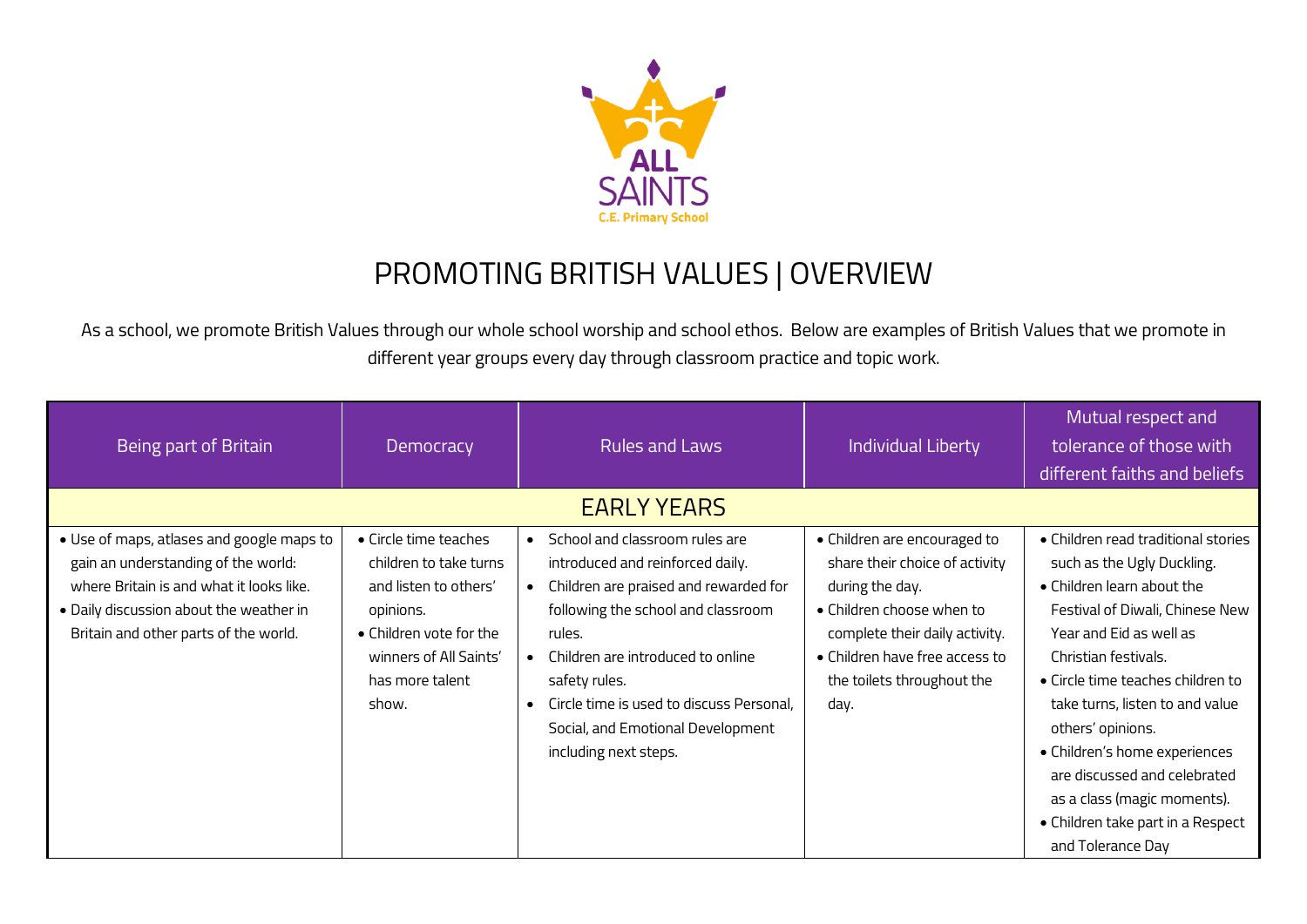| Being part of Britain                                                                                                                                                                                                                                                                                                                                                                                                                                                                                                                                                                       | Democracy                                                                                                                                                                                                                                                                                                 | <b>Rules and Laws</b>                                                                                                                                                                                                                                                                                                                                                                                                                                                                                | <b>Individual Liberty</b>                                                                                                                                                                                                                                                                          | Mutual respect and<br>tolerance of those with<br>different faiths and beliefs                                                                                                                                                                                                                                               |
|---------------------------------------------------------------------------------------------------------------------------------------------------------------------------------------------------------------------------------------------------------------------------------------------------------------------------------------------------------------------------------------------------------------------------------------------------------------------------------------------------------------------------------------------------------------------------------------------|-----------------------------------------------------------------------------------------------------------------------------------------------------------------------------------------------------------------------------------------------------------------------------------------------------------|------------------------------------------------------------------------------------------------------------------------------------------------------------------------------------------------------------------------------------------------------------------------------------------------------------------------------------------------------------------------------------------------------------------------------------------------------------------------------------------------------|----------------------------------------------------------------------------------------------------------------------------------------------------------------------------------------------------------------------------------------------------------------------------------------------------|-----------------------------------------------------------------------------------------------------------------------------------------------------------------------------------------------------------------------------------------------------------------------------------------------------------------------------|
|                                                                                                                                                                                                                                                                                                                                                                                                                                                                                                                                                                                             |                                                                                                                                                                                                                                                                                                           | <b>YEAR ONE</b>                                                                                                                                                                                                                                                                                                                                                                                                                                                                                      |                                                                                                                                                                                                                                                                                                    |                                                                                                                                                                                                                                                                                                                             |
| • Children study the countries and capital<br>cities in Great Britain.<br>· Children celebrate Christian festivals e.g.<br>Christmas, Easter and Harvest.<br>• Children study Remembrance Day.<br>· Children learn about famous people from<br>history such as David Attenborough and<br>the Royal family.                                                                                                                                                                                                                                                                                  | • Circle time teaches<br>children to take turns<br>and listen to others'<br>opinions.<br>• Children vote on<br>group decisions such<br>as which story to<br>read.                                                                                                                                         | • School and classroom rules are<br>constantly reinforced.<br>. Children all agree to the class charter.<br>· Children are praised and rewarded for<br>following the school and classroom<br>rules.<br>· Online safety rules are reinforced.                                                                                                                                                                                                                                                         | • Children are encouraged to<br>choose their own reading<br>book to take home.<br>• Children are educated to<br>make the right choice<br>regarding online safety.<br>• Children have the freedom to<br>choose after school club<br>activities.                                                     | · Children learn about Hinduism<br>and Christianity in R.E.<br>• Children learn about<br>friendships and bullying.<br>• Children take part in a Respect<br>and Tolerance Day.                                                                                                                                               |
|                                                                                                                                                                                                                                                                                                                                                                                                                                                                                                                                                                                             |                                                                                                                                                                                                                                                                                                           | <b>YEAR TWO</b>                                                                                                                                                                                                                                                                                                                                                                                                                                                                                      |                                                                                                                                                                                                                                                                                                    |                                                                                                                                                                                                                                                                                                                             |
| • Children study the countries and capitals<br>of the UK.<br>. Children study the work of local and<br>British artists and authors such as<br>Kenneth Grahame or James Mayhew.<br>· Children learn about famous people from<br>history such as Florence Nightingale,<br>Mary Seacole and Samuel Pepys.<br>• Children study their local environment in<br>the topic 'The place where we live' and<br>Southport as a seaside resort in the<br>'Buckets and Spades' topic.<br>• Children look at Australia and how it is<br>different from the UK.<br>• Children study the weather and seasons | • Circle time teaches<br>children to take turns<br>and listen to others'<br>opinions.<br>• Children vote on group<br>decisions and the<br>winners of the All<br>Saints' has more<br>talent competition.<br>$\bullet$ Children vote on tasks<br>and activities they<br>would like to do in<br>their group. | • School and classroom rules are<br>constantly reinforced.<br>• Children all agree to the class charter.<br>· Children are praised and rewarded for<br>following the school and classroom<br>rules.<br>· E-safety rules are reinforced. Children<br>study the SMART rules.<br>• Children discuss the need for rules and<br>laws and people who enforce them<br>such as the police, British army and<br>government.<br>• Children have a visit from the Fire<br>Brigade to discuss fire safety rules. | · Children are encouraged to<br>choose their own reading<br>book to take home.<br>• Children are educated to<br>make the right choice<br>regarding e-safety.<br>• Choosing a book to take from<br>the Junior Library.<br>• Children have the freedom to<br>choose after school club<br>activities. | · Children learn about Judaism,<br>Diwali and Christianity.<br>• Children take part in a Respect<br>and Tolerance Day.<br>• Children study the Old and<br>New Testament and how it<br>links to Judaism.<br>· Children look at special books<br>from other faiths.<br>• Children listen to music from<br>different cultures. |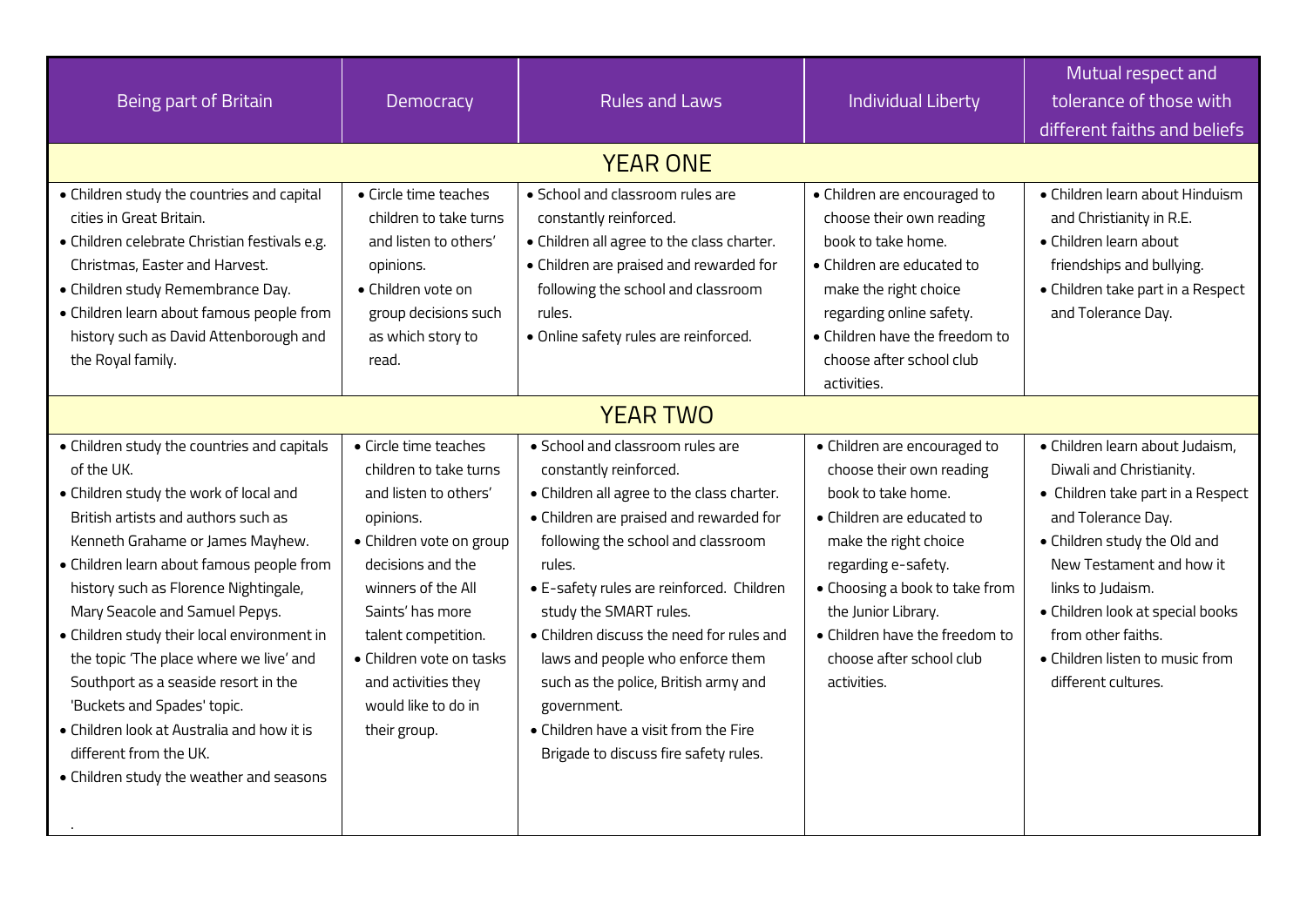| Being part of Britain                                                                                                                                                                      | Democracy                                                                                                                                                                                                          | <b>Rules and Laws</b>                                                                                                                                                                                                                                                                                                                                                                  | <b>Individual Liberty</b>                                                                                                                                                                                                                                                       | Mutual respect and<br>tolerance of those with<br>different faiths and beliefs                                                                                                                                                                                                                                                                                                                                                                                   |  |  |
|--------------------------------------------------------------------------------------------------------------------------------------------------------------------------------------------|--------------------------------------------------------------------------------------------------------------------------------------------------------------------------------------------------------------------|----------------------------------------------------------------------------------------------------------------------------------------------------------------------------------------------------------------------------------------------------------------------------------------------------------------------------------------------------------------------------------------|---------------------------------------------------------------------------------------------------------------------------------------------------------------------------------------------------------------------------------------------------------------------------------|-----------------------------------------------------------------------------------------------------------------------------------------------------------------------------------------------------------------------------------------------------------------------------------------------------------------------------------------------------------------------------------------------------------------------------------------------------------------|--|--|
| <b>YEAR THREE</b>                                                                                                                                                                          |                                                                                                                                                                                                                    |                                                                                                                                                                                                                                                                                                                                                                                        |                                                                                                                                                                                                                                                                                 |                                                                                                                                                                                                                                                                                                                                                                                                                                                                 |  |  |
| · Children study inspirational British people<br>such as Gladys Aylewood.<br>· Children study local heroes such as Nick<br>Park and Brian Cox.<br>• Children study poetry by Michael Rosen | • Children vote for<br><b>School Council</b><br>members.<br>• Children vote for the<br>All Saints' has more<br>talent winners.<br>· School Council<br>representatives vote<br>on decisions in council<br>meetings. | · School and classroom rules are<br>constantly reinforced.<br>• Children all agree to the class charter.<br>· Children are praised and rewarded for<br>following the school and classroom<br>rules.<br>• E-safety rules are reinforced.<br>· Children sign an e-safety charter.                                                                                                        | . Children read 'The Iron man'<br>by Ted Hughes.<br>· Children choose their own<br>Library book and reading<br>book.<br>• Children have the freedom to<br>choose after school club<br>activities.                                                                               | • Children read 'Stig of the dump'<br>by Clive Owen.<br>· Children study Stonehenge.<br>• Children take part in an Autumn<br>and Spring concert with other<br>schools and the wider<br>community.<br>• Children take part in a Respect<br>and Tolerance Day.                                                                                                                                                                                                    |  |  |
|                                                                                                                                                                                            | <b>YEAR FOUR</b>                                                                                                                                                                                                   |                                                                                                                                                                                                                                                                                                                                                                                        |                                                                                                                                                                                                                                                                                 |                                                                                                                                                                                                                                                                                                                                                                                                                                                                 |  |  |
| · Children study the Great Plague of<br>London 1665.<br>• Children name and locate countries and<br>cities of the UK.                                                                      | • Children vote for<br><b>School Council</b><br>members.<br>• Children vote for the<br>All Saints' has more<br>talent winners.<br>• Children learn how to<br>be an active citizen.                                 | • School and classroom rules are<br>constantly reinforced.<br>. Children all agree to the class charter.<br>• Children are praised and rewarded for<br>following the school and classroom<br>rules.<br>• E-safety rules are reinforced.<br>· Children sign an e-safety charter.<br>· Children study the SEAL unit, New<br>Beginning and discuss rules, rights and<br>responsibilities. | • Children choose their own<br>Library book and reading<br>book.<br>• Children study the SEAL unit,<br>Good to be me and learn how<br>to make choices and taking<br>responsibility for themselves.<br>• Children have the freedom to<br>choose after school club<br>activities. | · Children study religious festivals<br>such as Passover and Diwali as<br>well as the Christian festivals of<br><b>Christmas and Easter.</b><br>• Children take part in a Respect<br>and Tolerance Day.<br>• Children study a contrasting<br>region in a European country.<br>• Children study famous<br>European classical composers.<br>• Children study Ancient<br>Egyptians (respecting beliefs).<br>• Children listen to music from<br>different cultures. |  |  |